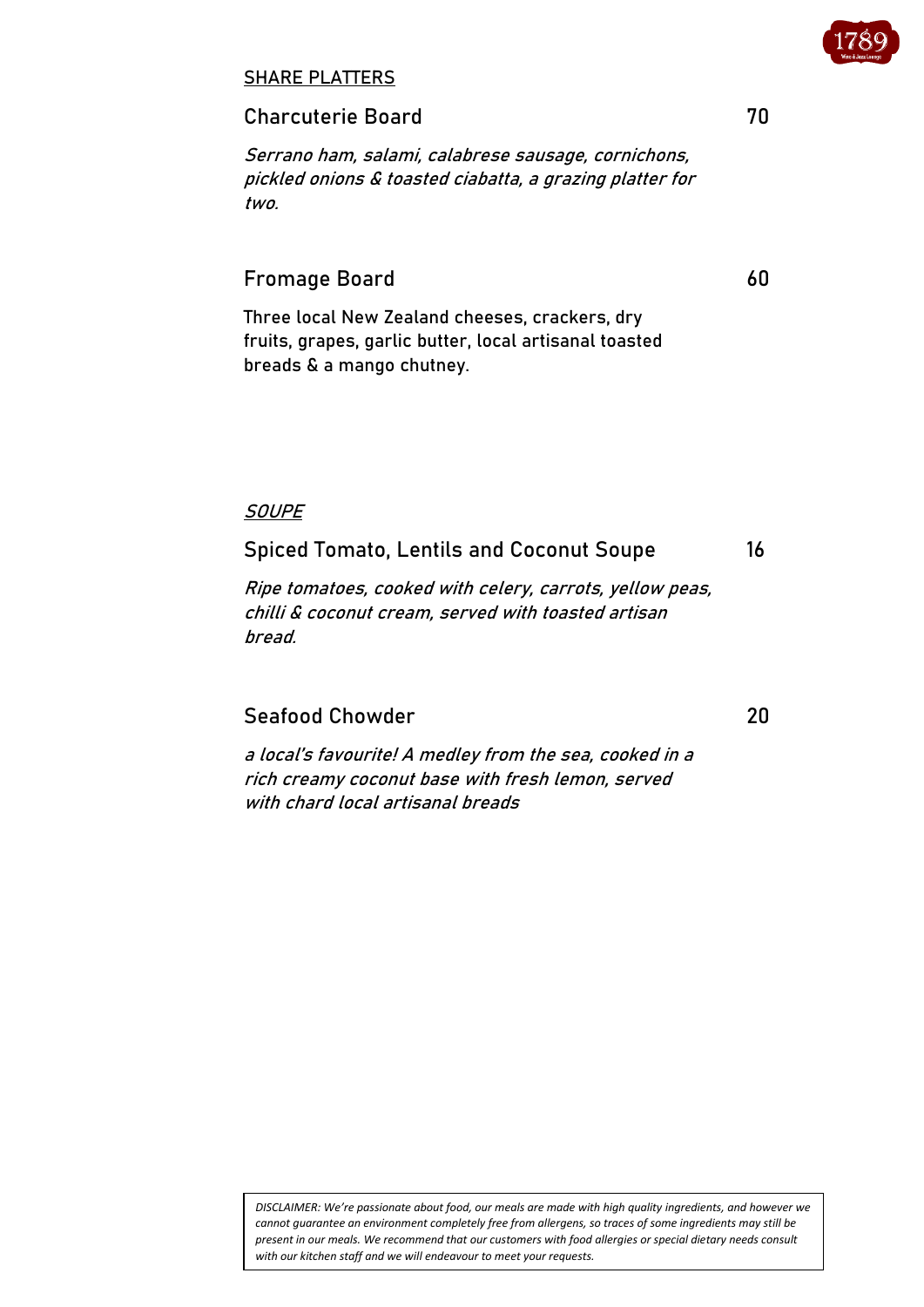

## ENTRÉE

#### Red Current Pâté 20

a smooth combination of duck liver, bacon, onions and butter topped with a tangy red current & orange zest jelly, accompanied with toasted artisanal breads.

# Degustation de Fruit de Mer 20

a selection of seafood - green-lipped mussels, prawn cutlets & scallops, cooked in a rich creamy sauvignon blanc sauce. Presented in cast iron with toasted local artisanal breads

# 1789 Winter Salad 21

Iceberg lettuce, red onions, roasted pumpkin & kumara, dressed with sliced almonds, grilled kumara, infused lime dressing & a plum and coriander compote.

## Salt & Pepper Calamari 22

Polenta crusted, green leaf salad, coriander and lime mayo

## Halloumi Flambé 21

Sizzling in cast iron with olive oil, green grapes & thyme, served alight with a Pernod spirit flame.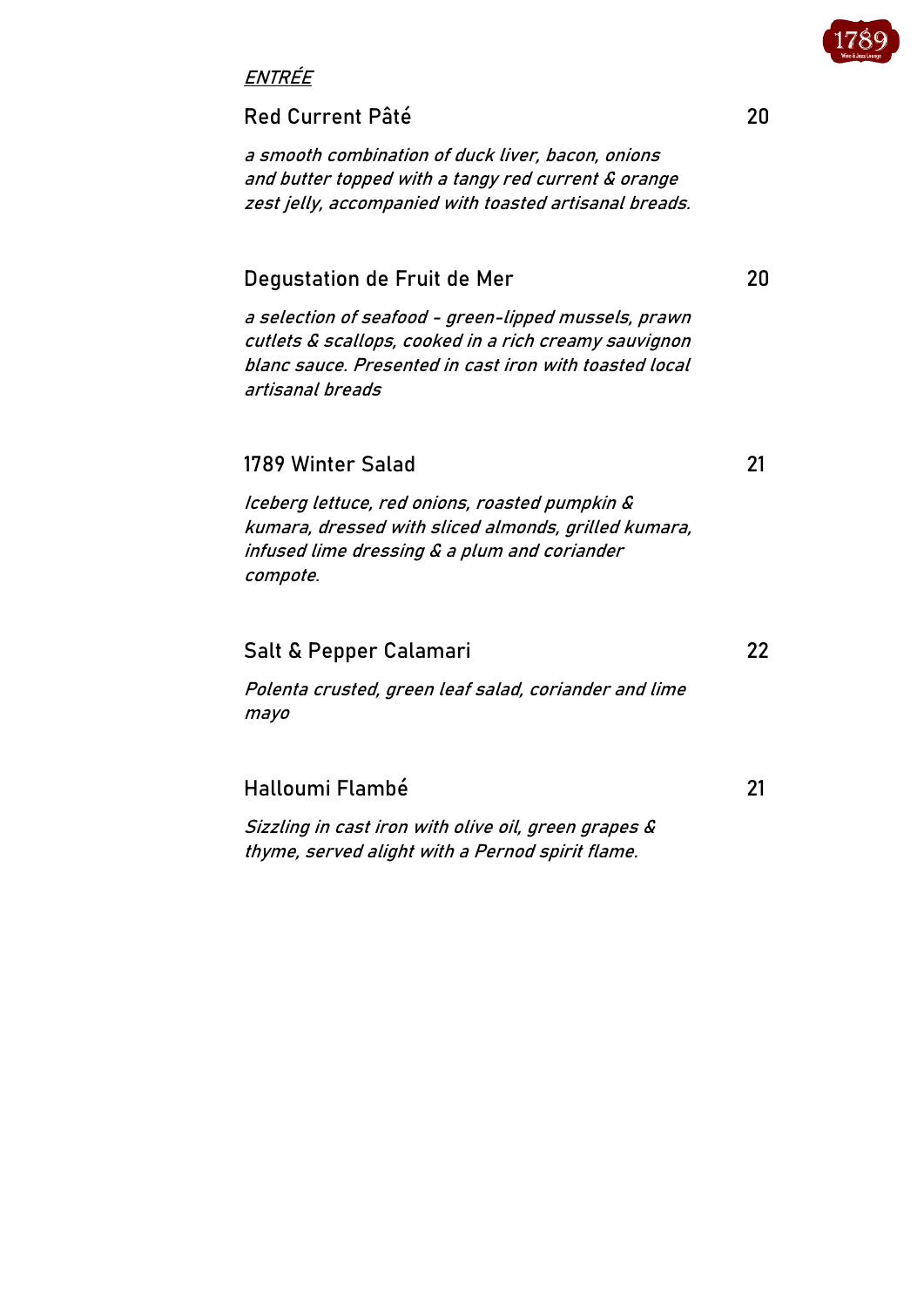

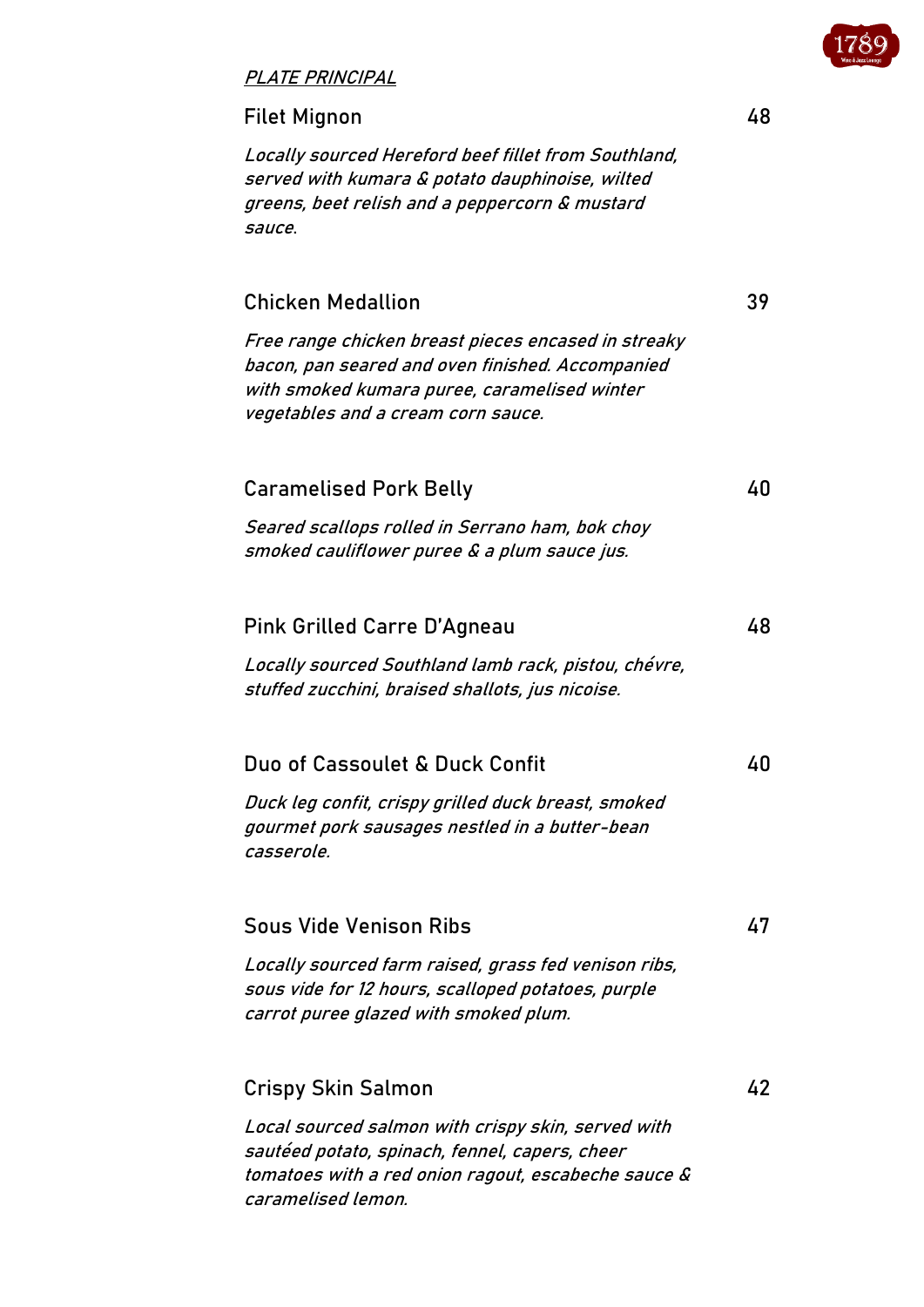

| Zucchini & Leek Risotto Stuffed Capsicum                                                             | 39 |
|------------------------------------------------------------------------------------------------------|----|
| Stuffed capsicum, zucchini & leek risotto, black<br>quinoa with a spinach, tomato and saffron broth. |    |
| Pasta of the Day                                                                                     | 30 |
| Ask your wait staff about today's special.                                                           |    |
|                                                                                                      |    |
|                                                                                                      |    |

| Shoestring fries with aioli                     | 10 |
|-------------------------------------------------|----|
| Polenta fries with parmesan, chilli & lime mayo | 13 |
| Steamed rice                                    | 10 |
| Broccoli & cauliflower blue cheese gratin       | 13 |
| Sautéed garlic & herb potatoes                  | 13 |
| Garden salad                                    | 12 |